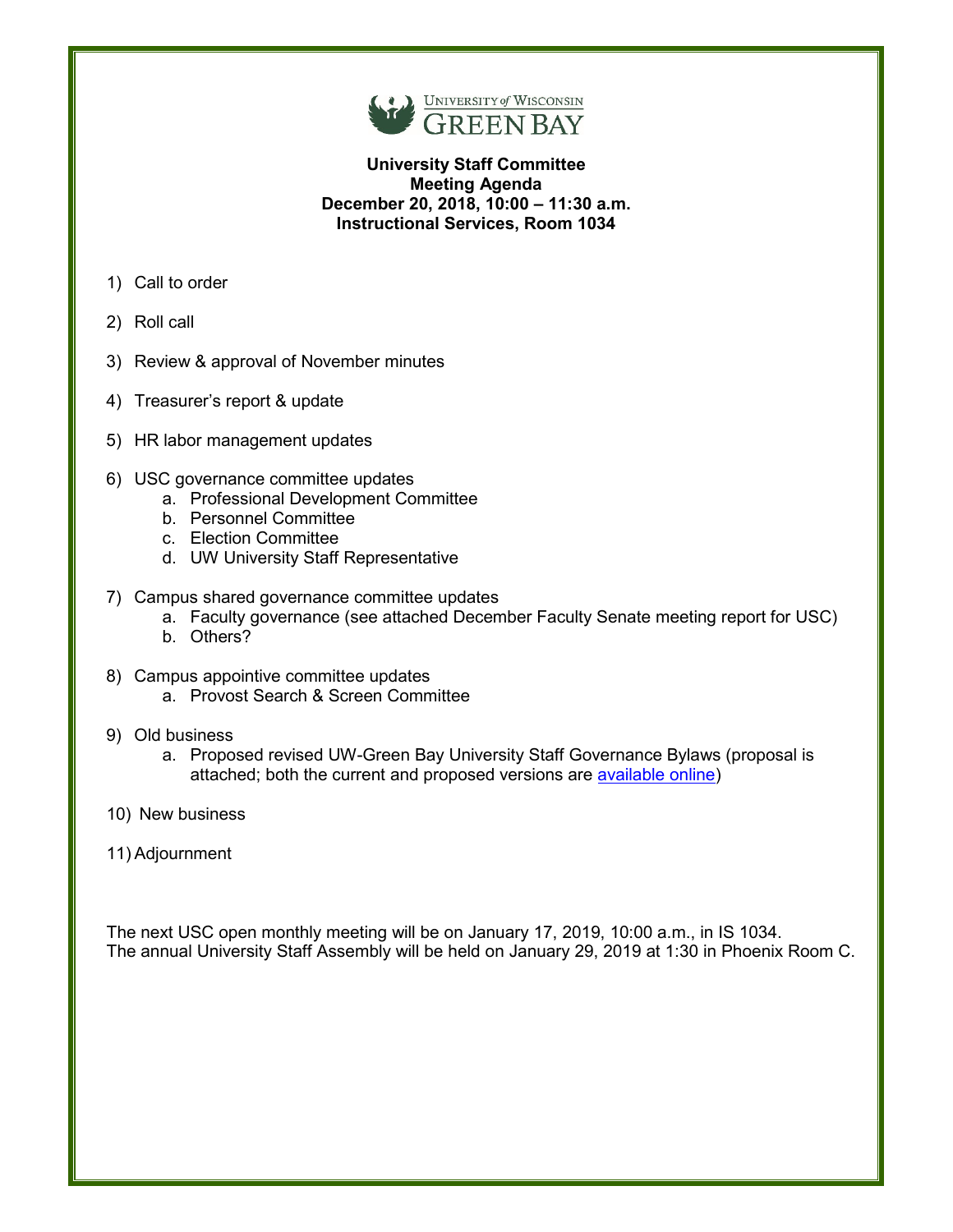# **University Staff Committee Faculty Senate Meeting Report December 12, 2018**

- The proposed restructured bylaws were posted to our website and solicited to all university staff for review and feedback. Comments will be discussed at the December 20 USC meeting, and a final proposal will be voted on at the yearly University Assembly in January.
- The USC Chair sent a call to solicit nominations for university staff membership on the Provost & Vice Chancellor Search & Screen Committee. Names will be submitted to Chancellor Miller on or before December 13 for his consideration.
- A replacement USC representative from the Sheboygan campus is still pending.

Respectfully submitted,

Jan Snyder, Chair University Staff Committee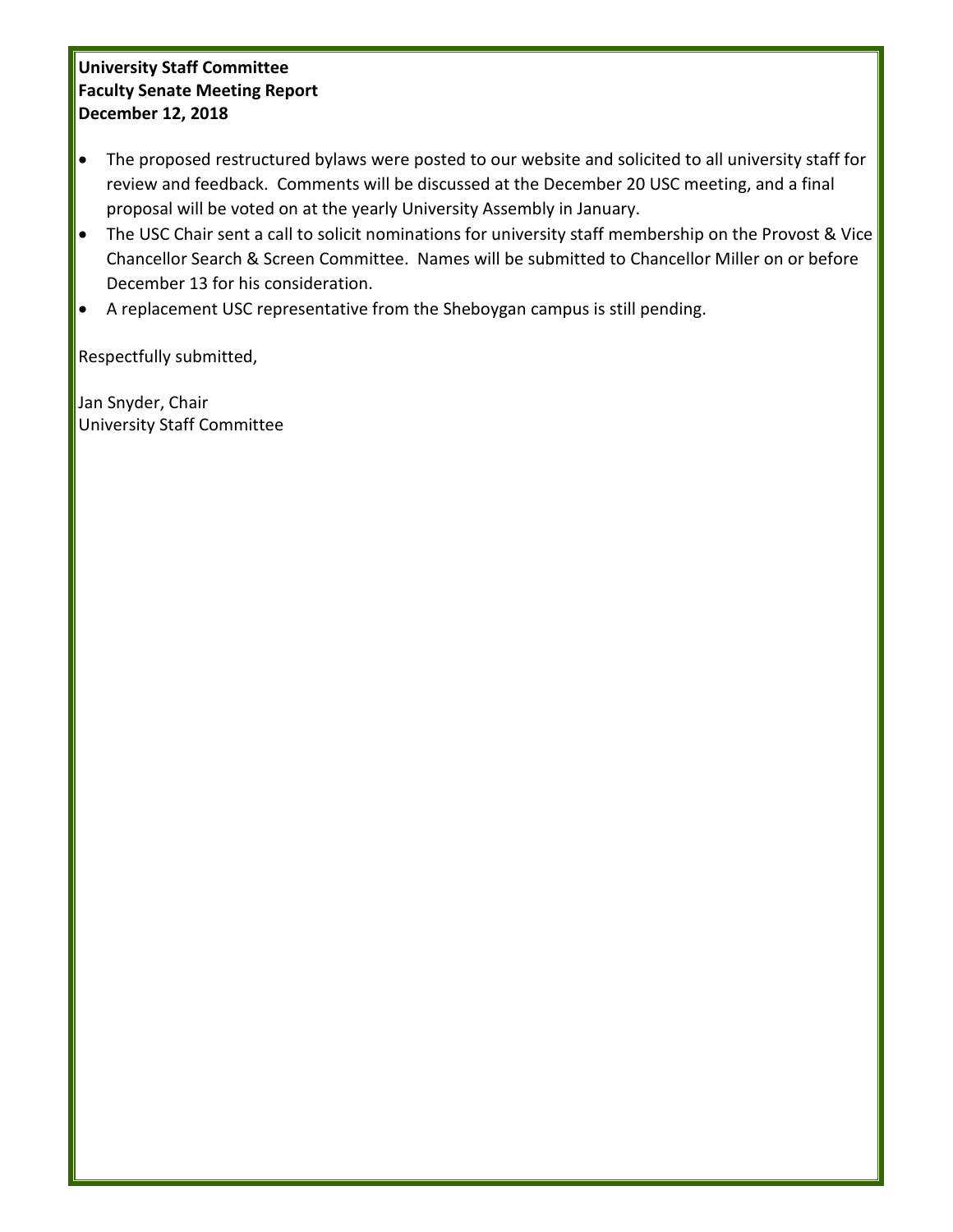# **UNIVERSITY STAFF GOVERNANCE BYLAWS**

*Accepted by the University Staff of the University of Wisconsin-Green Bay 5/15/14 Approved by Chancellor Thomas Harden 6/12/14 Approved by UW System Administration 7/24/14 Revisions approved by the University Staff 4/29/15 Revisions approved by the University Staff 6/23/15 Revisions approved by UWGB Shared Governance 12/14/16*

### **ARTICLE I - UNIVERSITY STAFF GOVERNANCE RIGHTS AND RESPONSIBILITIES**

### **Board of Regents Classified Staff Governance Executive Summary, Resolution 1.2c.:**

Upon the recommendation of the President of the University of Wisconsin System, the Board of Regents approves, effective September 6, 2013, the Regent Policy Document on Classified Staff Governance, which authorizes the classified staff of each UW System institution to structure themselves in such manner as they determine and to select representatives to participate in institutional governance.

#### **Policy Statement:**

The Board of Regents is vested with the primary responsibility for governance of the University of Wisconsin System {sec. 36.09(1), Wis. Stats.}. In discharging this responsibility, the Board has an interest in providing classified staff the opportunity to participate in institutional decision-making. Each UW System institution shall:

- 1. Provide its classified staff members, subject to the responsibilities and powers of the board, the president, and the chancellor and faculty of the institution, the opportunity to be active participants in the immediate governance of and policy development for the institution;
- 2. Provide its classified staff members full participation in the formulation and review, and representation in the development, of all policies and procedures concerning classified staff members, including classified staff personnel matters, except where State law preempts UW System policy and
- 3. Provide its classified staff members the right to structure themselves in a manner classified staff members determine, and to select their representatives to participate in institutional governance.

### **ARTICLE II - PREAMBLE**

University staff members of the University of Wisconsin-Green Bay share a professional commitment to excellence through their support of students, academic staff, faculty, administration, and the community as they perform their duties in their respective areas of expertise. It is our mission to promote the professional development and individual career support of University Staff through education, training, mentoring, networking, and communication. We strive to maintain a cohesive partnership with colleagues from all university employee groups in support of the University's mission. In recognition of our commitment and mission, and in order to encourage the participation of University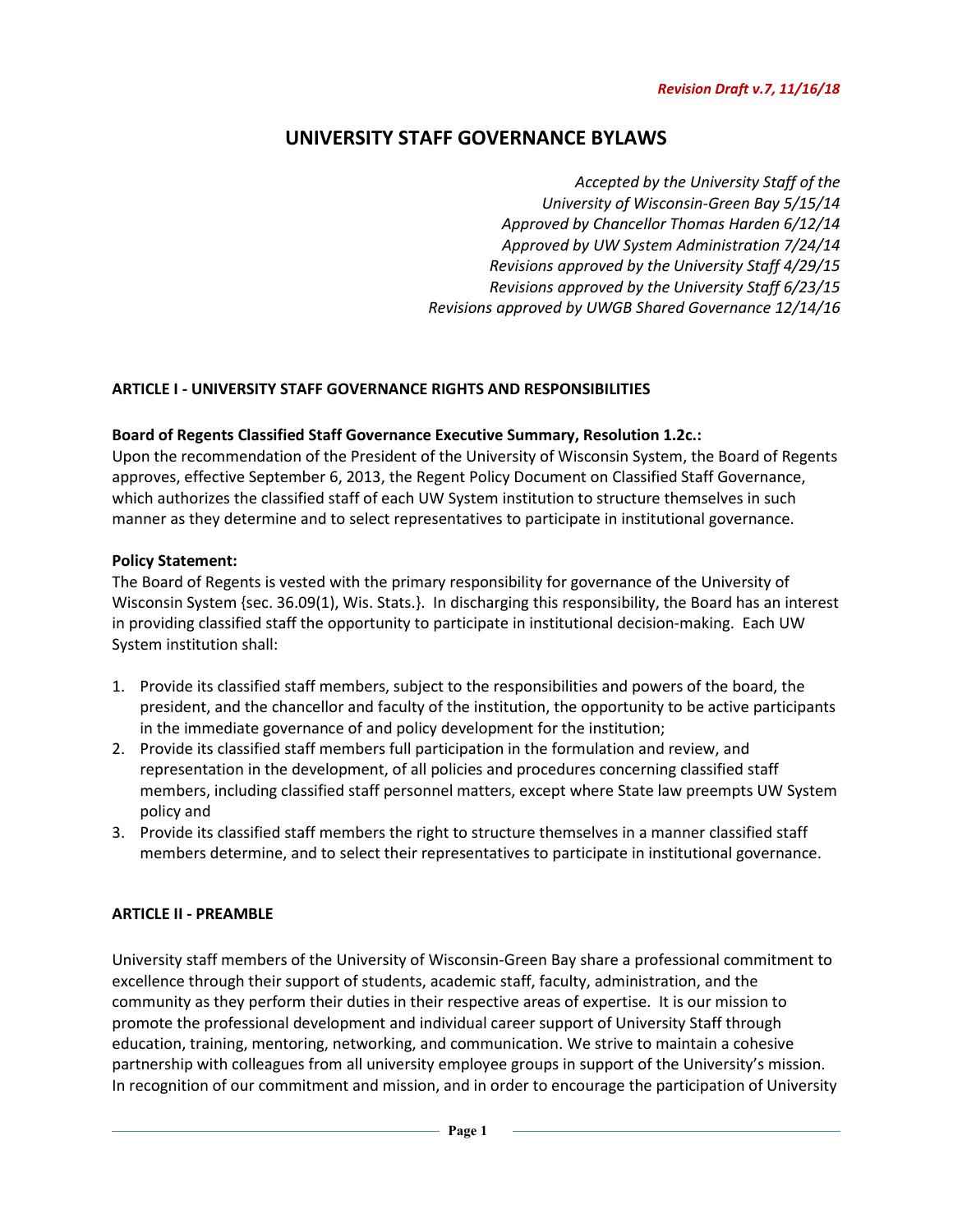Staff members in the activities of the University, we hereby subscribe to the following governance structure.

### **ARTICLE III - UNIVERSITY STAFF COMMITTEE**

### A. **Jurisdiction of the University Staff Committee**

1) The University Staff Committee will represent the university staff in all matters within the jurisdiction of the university staff and will be known as the USC.

2) The USC is authorized to request action by the full university staff.

### B. **Membership of the University Staff Committee**

- 1) Representatives: The USC is comprised of nine eligible university staff members with at least one member from each of the three branch campuses, with staggered three-year terms. Members of the Committee should broadly represent the university staff employee community.
- 2) *Ex officio* Members: In addition, there will be one Human Resources representative *ex officio*, nonvoting member, appointed by the Human Resources Director.

### C. **Organization**

- 1) Officer positions of the USC are Chair, Vice Chair, Secretary, and Treasurer. Officers will be elected by USC voting members at the first USC meeting of the University's fiscal year in which former officers' terms have ended.
- 2) In the event of a vacancy in the Chair position, the Vice Chair will assume the Chair position for the remainder of the term of the Chair.
- 3) All other vacancies of USC positions will be filled for the duration of the term by the person receiving the next highest vote in the last election.
- 4) The presiding officer of the USC will be called the Chair. Duties of the Chair include:
	- a. Preparing the agenda for the USC meetings in consultation with USC members.
	- b. Coordinating the formation and operation of all university staff committees and assuring that all matters are brought before the appropriate university staff committees.
	- c. Reporting to the USC the disposition of all university staff governance matters.
	- d. Reporting the results of all university staff elections and distributing the lists of nominees for appointed committees for approval by the USC.
	- e. Serving as the presiding officer at all meetings of the full university staff.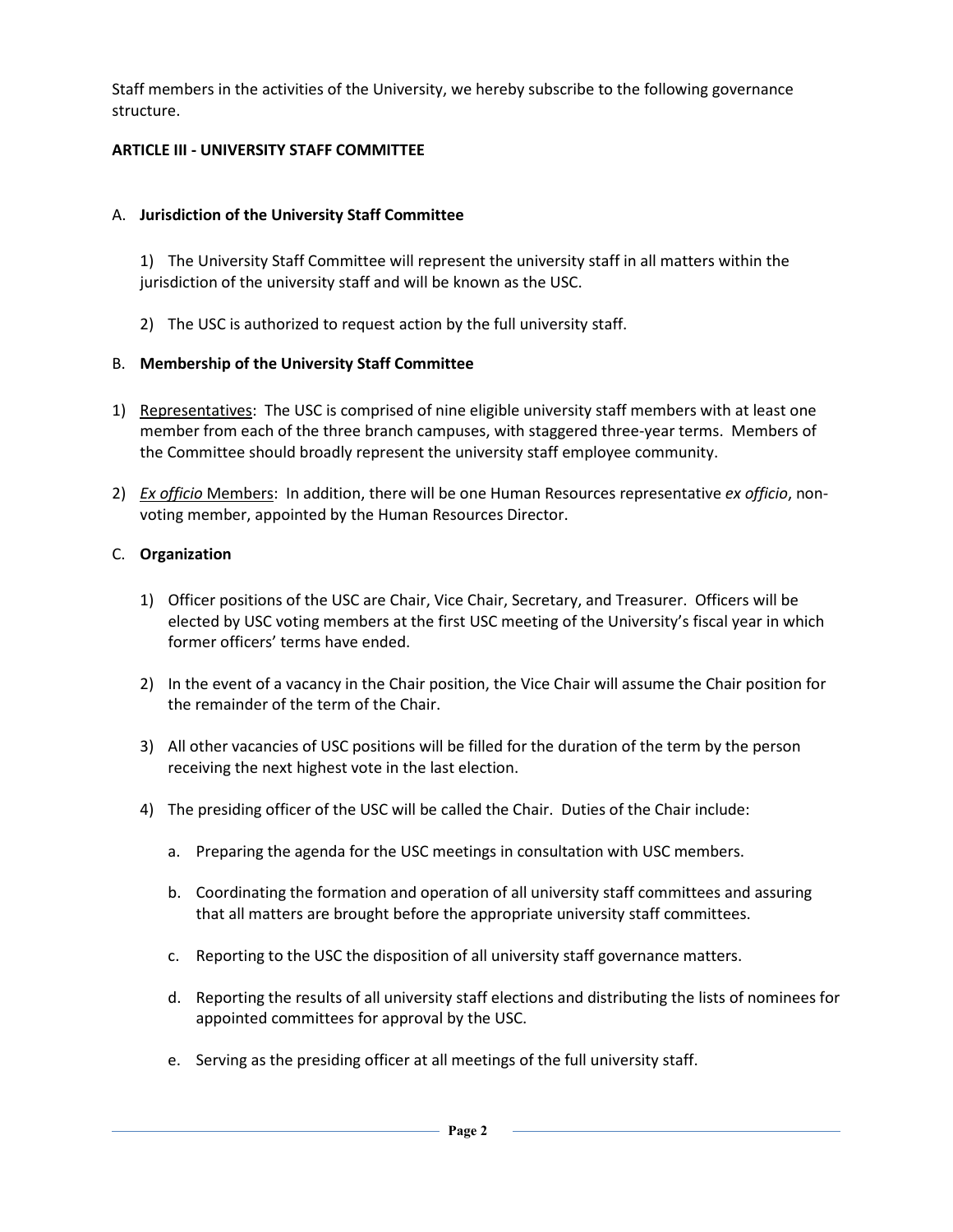- f. Submitting a yearly report on the activities of the USC to the Secretary of the Faculty and Staff.
- 5) The Vice Chair will be the presiding officer in the absence of the Chair. She/he will assist the Chair with her/his duties.
- 6) The Secretary will take minutes at the USC meetings and oversee their distribution.
- 7) The Treasurer will maintain financial spreadsheets and report the budget status to the USC at monthly meetings. The Treasurer will also submit budget transaction documentation and report to the Provost Office as requested.
- 8) The USC will determine its own organization in further respects, and if necessary will create committees whose membership need not be limited to USC members, adopting procedural rules for the conduct of its business.

#### D. **Responsibilities**

- 1) To promote and provide professional development and individual career support to university staff through education, training, mentoring, networking, and communication.
- 2) To recommend and actively participate in the development of campus policies and practices, which are in the best interest of the university staff at-large and consistent with the goals and mission of the University.
- 3) To appoint and/or recommend university staff members for shared governance and university committee service.
- 4) To approve the creation of shared governance committees in conjunction with the faculty and academic staff executive governance bodies.
- 5) To serve as the liaison to faculty, academic staff, and student governance groups.
- 6) To survey needs, review concerns, and identify goals of the university staff.
- 7) To call general and special meetings of the university staff, and/or call for special email ballot voting as deemed necessary, including responding to written petition of ten percent of the eligible university staff concerning USC action.
- 8) To channel information regarding university staff issues between the USC and the Chancellor, other university administrators, or UW System officials.
- 9) To receive resignations from university staff governance committee members and notify the Election Committee of vacancies.
- 10) To establish and assign responsibilities for project committees, subcommittees, and task forces to address university staff issues as needed.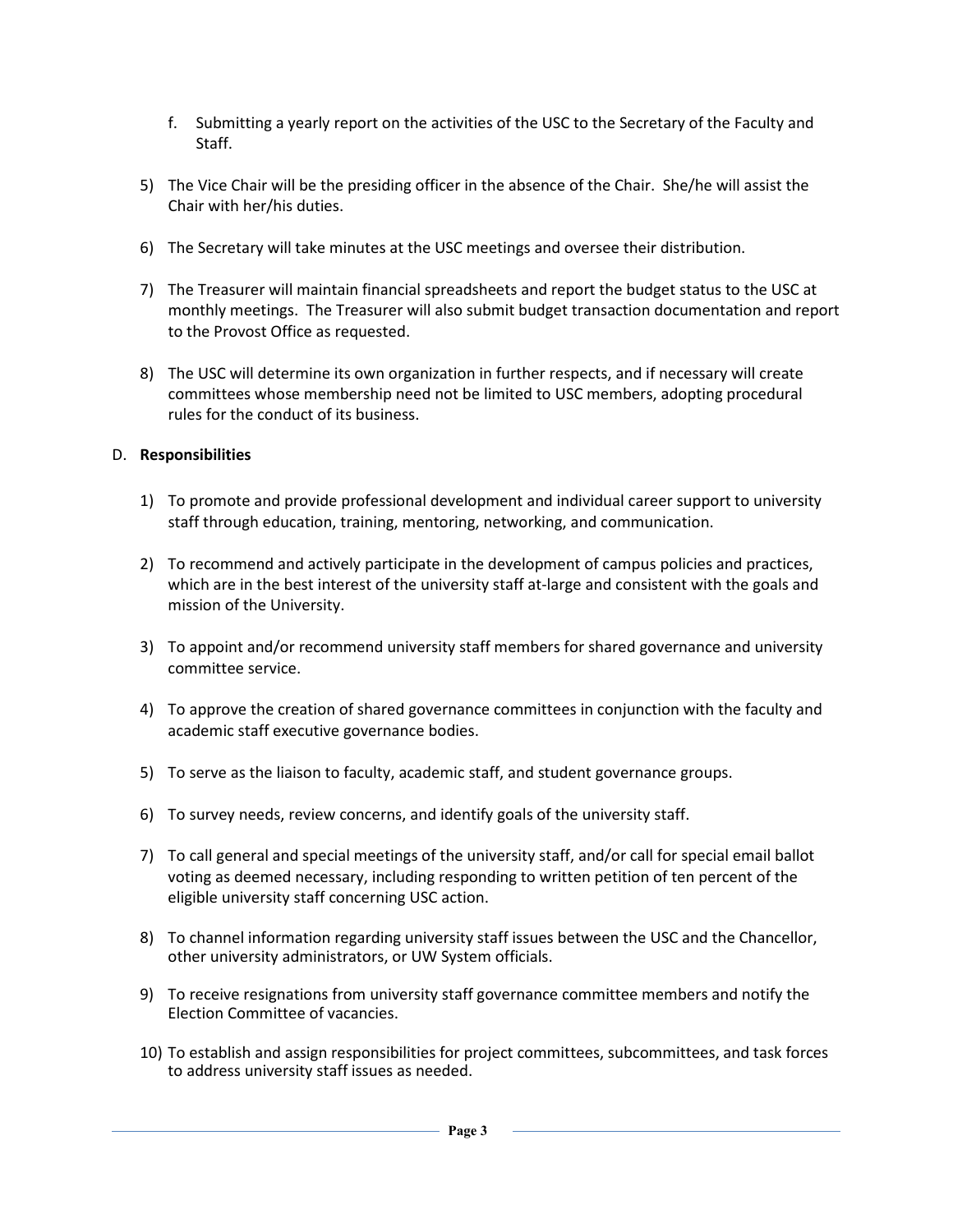- 11) To annually review the University Staff Governance Bylaws and the policy guidelines affecting elected and appointive university staff committees, recommending revisions as needed.
- 12) To receive reports on the conduct of business from each university staff elective and appointive committee on a regular and consistent basis.
- 13) To communicate with the university staff on the conduct of its business on a regular and consistent basis, including calling meetings of the full university staff and/or initiating special email ballot votes when necessary.
- 14) To elect the University Staff Representative to the UW System and ensure that UW-Green Bay University Staff issues are brought to the attention of other representatives, as appropriate.
- 15) To play an ongoing and active role during all stages of the University's strategic planning and budget building process.
- 16) To participate in the selection and annual performance evaluation process for the Secretary of the Faculty and Staff and University administrators, as requested.
- 17) **To facilitate the retention of and promote/encourage involvement and leadership in the university staff governance process.**

#### E. **Election of University Staff Committee Members**

All members of the university staff with ongoing appointments of at least 50 percent will be eligible to vote for and represent the university staff at-large as USC members.

- 1) Election Process:
	- a. An annual interest survey will be distributed to all persons eligible to serve on the USC by the Election Committee. Persons willing to serve will reply to the Election Committee indicating their desire to have their names added to the election ballot.
	- b. The election ballot will be distributed by the Election Committee. The ballot will include at least two nominees when possible for each open USC seat. Voters may vote for as many candidates as there are open USC seats.
	- c. When a vacancy occurs, the person receiving the next highest vote in the last election assumes full membership until the expiration of the term. If there are no available candidates, the USC will determine, in consultation with the Election Committee, whether to appoint a replacement or to authorize a special election.
- 2) **Terms of Office: Each USC member will have a term of office of three years. Terms correspond to the University's fiscal year. A member will not serve more than two consecutive terms, and a one-year break is required for anyone serving the maximum term limit.**

#### F. **Meetings**

1) The USC will meet monthly during the fiscal year or as business dictates.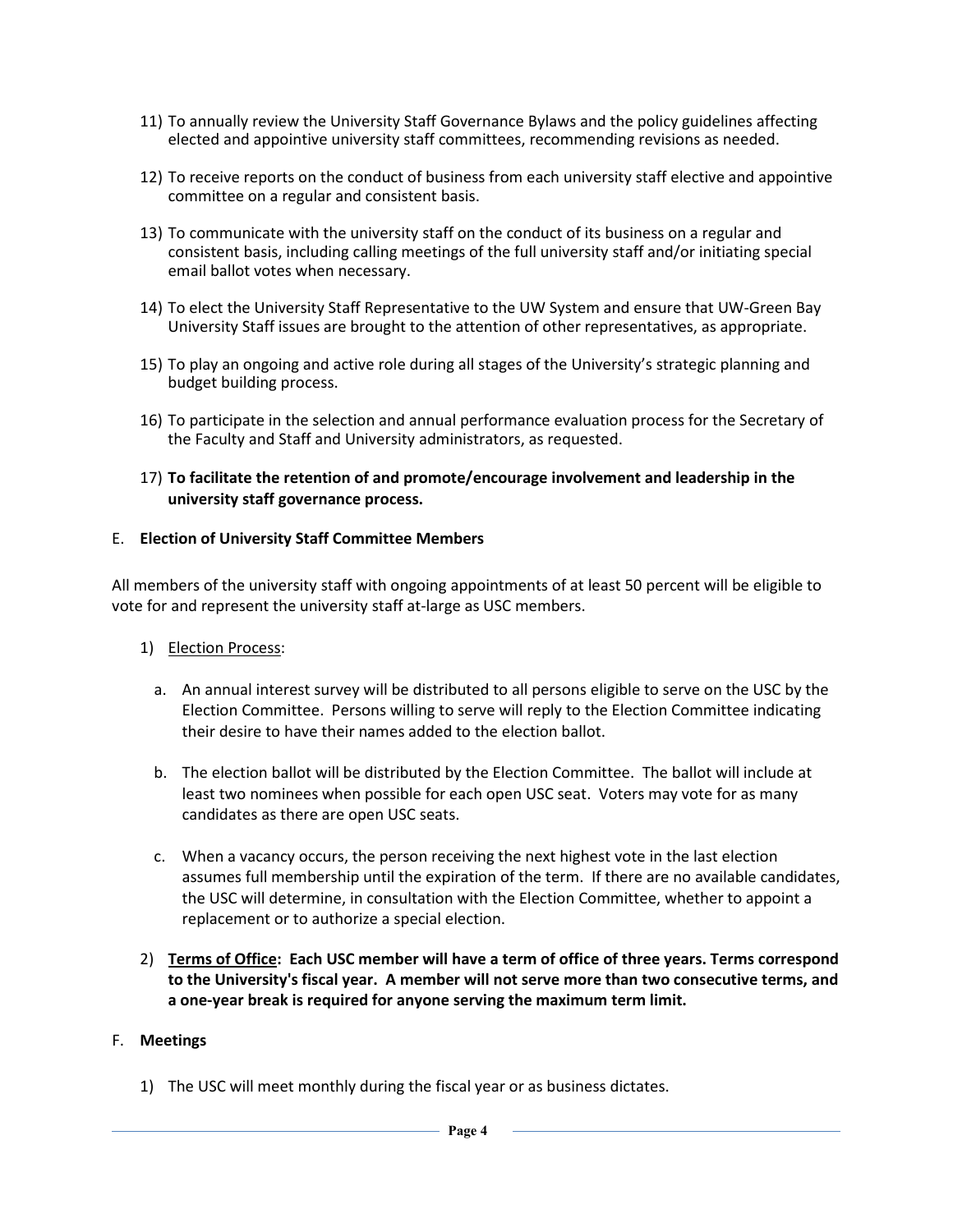- 2) Special USC meetings may be called by the Chair or by petition of two or more USC members.
- 3) A simple majority of the elected USC members constitutes a quorum.
- 4) Any member of the University community (employees or students) may be recognized by the Chair to speak on any matter on the agenda.
- 5) USC members will receive a USC meeting agenda prior to meetings and will have access to summary minutes of the meeting.
- 6) Robert's Rules of Order will be followed at all meetings.
- 7) It is expected that USC members attend all committee meetings either in person or via remote connection unless excused. The USC may remove from the committee any member who has not attended at least 75% of the scheduled meetings during their current term, by a simple majority secret ballot vote. The person receiving the next highest votes in the last election assumes membership until the end of the vacant member's term. If there are no available candidates, the USC shall determine, in consultation with the Election Committee, whether to appoint a replacement or to authorize a special election.

### G. **Full Meetings of the University Staff**

- 1) The USC will call a minimum of one meeting of the full university staff during the university's fiscal year to share information on university staff business conducted since the last full meeting and to hear concerns from the staff at-large.
- 2) A special meeting of the full university staff must be called by the USC Chair in response to a written petition of at least ten percent of eligible university staff. The petition will be sent to the Chair, and requests for agenda items must be submitted to the Chair in writing two weeks in advance of the meeting. The meeting must be held within four weeks of receipt of the petition.
- 3) The Secretary of the Faculty and Staff will be responsible for notification of all full meetings of the university staff and verification of twenty percent of the eligible university staff as a quorum for conducting business.

# **ARTICLE IV - ELECTIVE AND APPOINTIVE COMMITTEES**

### A. **Overview of Committee Structure**

The university staff carries out its governance responsibilities through elective standing committees and shared governance committees. The same membership eligibility, service terms, vacancies, and meeting procedures that apply to the USC also apply to each standing committee.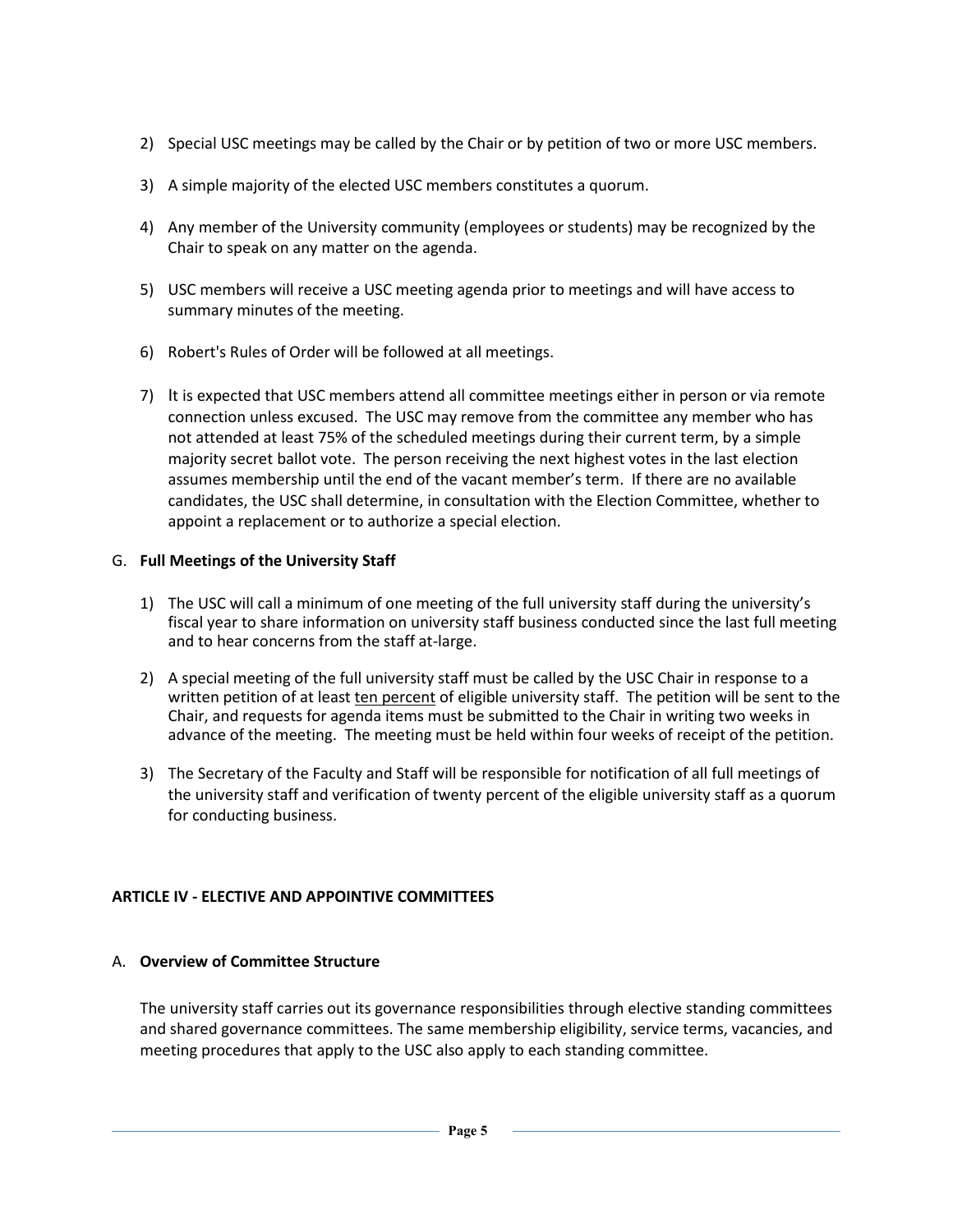Officers: The Chair of the USC will appoint a convener to call the first meeting of each committee following elections. The convener will direct the members in the selection of a committee chair. The chair will call meetings as necessary and minutes will be kept. Minutes will be sent to committee members and the Secretary of the Faculty and Staff as required, and updates will be reported to the University Staff Committee for its monthly meetings.

# **B. Election Committee**

1) Membership: The Election Committee will consist of three university staff members, with each member serving a three-year term. All members will be elected at-large.

# 2) Responsibilities:

- a) To solicit candidates from eligible university staff to serve on elected and shared governance committees via an annual survey.
- b) To prepare ballots for the open positions on the university staff subcommittees in accordance with the membership criteria established for each committee.
- c) To facilitate and oversee the voting process, which includes at least two nominees when possible for each open committee seat.
- d) To recommend candidates for nomination to shared governance committees.
- e) To submit the numerical results of the election and the appointments to shared governance committees to the USC Chair prior to the last USC meeting of the fiscal year.
- f) To consult with the Office of the Secretary of the Faculty and Staff to determine whether vacancies occurring because of resignations or leaves of absence will be filled by appointment or special election.
- g) To report the committee's activities to the USC, and to submit an annual report to the Secretary of the Faculty and Staff.

### C. **Personnel Committee**

1) Membership: The University Staff Personnel Committee, hereafter referred to as the Personnel Committee, will consist of five university staff members, each serving a three-year term. All members will be elected at-large. A representative from the Office of Human Resources will serve as an *ex-officio, non-voting* member of the Personnel Committee. An alternate will be selected by the USC to replace any Personnel Committee member who abstains from participation due to conflict of interest in a personnel matter.

# 2) Responsibilities:

a) To serve as a hearing body and submit findings and recommendations at the request of the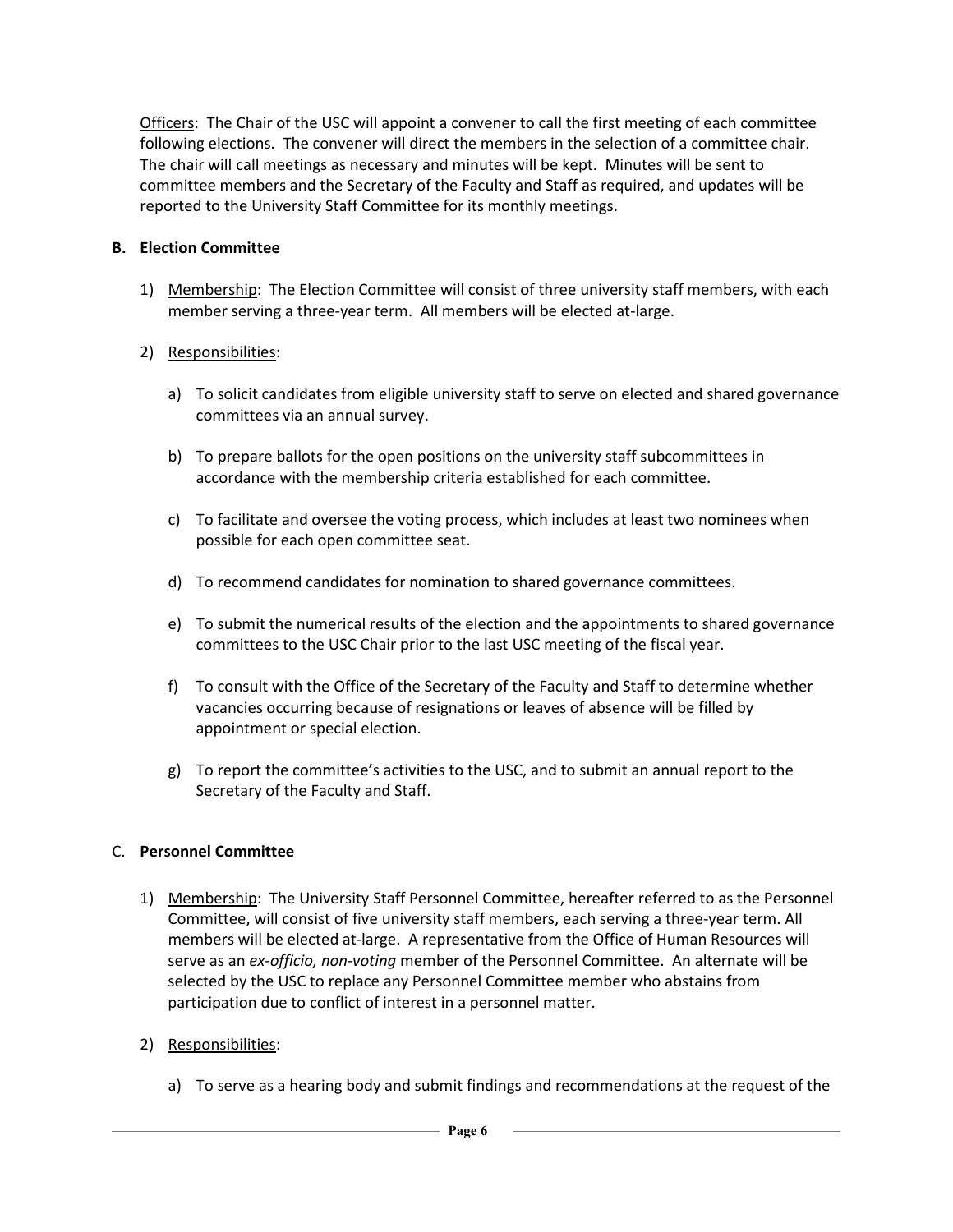Chancellor, Human Resources, and/or budget authority for the following personnel issues:

- i. Complaints
- ii. Grievances
- iii. Position conversions
- iv. Promotion denials
- v. Dismissals for cause
- vi. Terminations
- b) To provide procedural information at the request of an employee for any personnel issues listed in section a) above.
- c) To review proposed and approved University Human Resources policy changes that pertain to university staff and submit feedback to the USC as deemed necessary.
- d) To undertake related special assignments at the request of the USC.
- e) To report the committee's activities to the USC, and to submit an annual report to the Secretary of the Faculty and Staff.

#### **D. Professional Development Committee**

- 1) Membership: The University Staff Professional Development Committee, hereinafter referred to as the Professional Development Committee, will consist of five university staff members, each serving a three-year term. All members will be elected at-large.
- 2) Responsibilities:
	- a) To annually survey the university staff to determine professional development needs.
	- b) To review the funding procedure to ensure that it is meeting the needs of the university staff, to present recommendations to the USC on an annual basis for approval, and to notify university staff of the availability of professional development funds.
	- c) To review individual funding requests, make decisions in compliance with UW System budget regulations, and inform applicants of the committee's decision.
	- d) To plan programming for seminars, workshops, and conferences.
	- e) To work with the academic staff to plan programming for joint professional development events.
	- f) To report the committee's activities to the USC, and to submit an annual report to the Secretary of the Faculty and Staff.

#### E. **Shared Governance Committees**